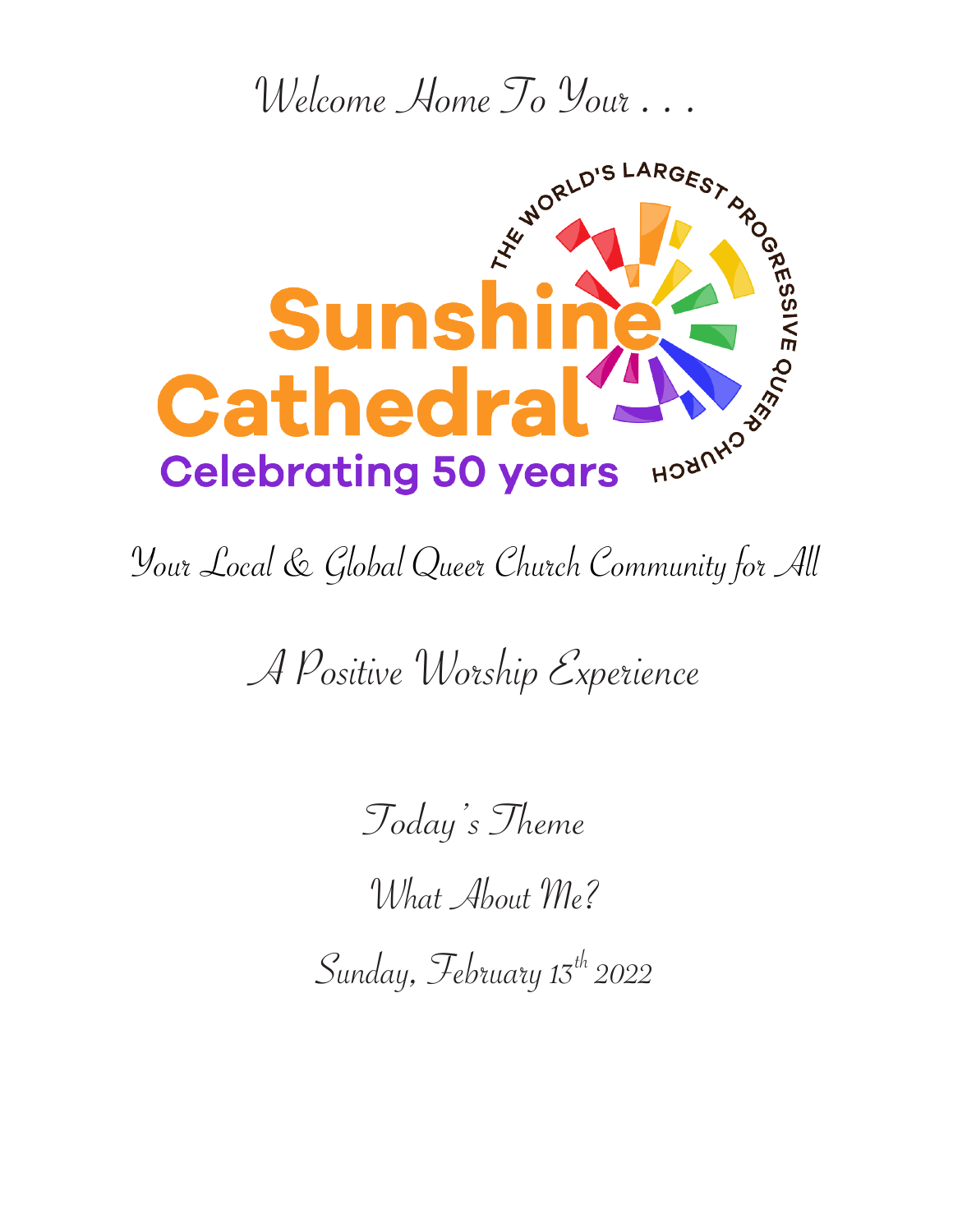### *Service of Gathering*

**Welcome**

Rev Dr Durrell Watkins, Senior Minister Rev Dr Robert Griffin, Executive Minister

**Announcements**  Rev Dr Anne Atwell, Minister of Connections

### *Please rise as you are able.*

*Introit* 

*Lord, prepare me to be a sanctuary, pure and holy, tried and true; with thanksgiving, I'll be a living sanctuary for you. (2x)*

### **Sunshine Cathedral Affirmation**

*Sunshine Cathedral is a different kind of church where the past is past and the future has infinite possibilities.*

**The Call to Worship**

This is the day our God has made. *Let us rejoice and be glad in it.*

### *Service of Praise*

**Processional Hymn** *Just A Closer Walk with Thee*

*I seem weak but you are strong; Jesus, keep me from all wrong; I'll be satisfied as long, as I'll be, let me be close to thee.*

*Just a closer walk with thee, grant it, Jesus, if you please? Daily staying close to thee, let it be, dear Lord, let it be.*

*Through this world of toil and snares, if I falter, Lord, who cares? Who with me my burden shares? None but thee, dear Lord, none but thee.*

*Just a closer walk with thee, grant it, Jesus, if you please? Daily staying close to thee, let it be, dear Lord, let it be.*

*When my earthly time is o'er, still I'll be loved ever more; You will guide me safely o'er to your friendly shore, to your shore.*

*Just a closer walk with thee, grant it, Jesus, if you please? Daily staying close to thee, let it be, dear Lord, let it be.*

**Opening Litany Rev Dr Anne Atwell** 

One: This is God's house. May we who come here not only find out about God, but find God.

All: *May there be beauty in this place, but especially may it be a place where we become aware of the beauty in ourselves.*

One: May this be a place of worship, of instruction, of singing, of prayer.

All: *And for us who worship and take instruction and sing and pray, may this also be a place of inner stillness, where we may listen and hear when God speaks.*

One: May this be such a house that Jesus Christ, or any stranger, would feel in it that they were with friends.

All: *May everyone come into this house in expectation and go with thanksgiving. May each person receive the blessing they need most.*

### **Sung Response**

*Amen. Amen. Amen.*

### *Please be seated.*

### *Service of Proclamation*

**Wisdom of Malinda Cramer** Rev Dr Durrell Watkins

"It was early one morning in the year 1885, during an hour of earnest meditation and prayerful seeking, that I asked…with faith…with a willingness to abide the decision whatever it might be: '…is there any power in the vast universe that can heal me?' An immediate and all convincing reply came…it was not as one person speaking to another; it was, instead an intuitive response from the depths of Being…The answer to my earnest inquiry, as to whether there was any power that could heal me, was an all absorbing realization of a presence and power not before realized. This presence was more than personal, it was omnipresence…It was so vivifying and illuminating I knew that I was one with it. I realized it to be my life; the very being, knowledge, health and power that I am. It was a 'consuming fire,' in that all things became It and were this One Presence manifested. Simultaneously with finding myself in God, I experienced the indrawing of all things, i.e., that all are in the embrace of one eternal Good…That hour was the beginning of my realization of the oneness of Life…"

In these human words, God's voice is heard. *Thanks be to God.*

*Please rise as you are able.*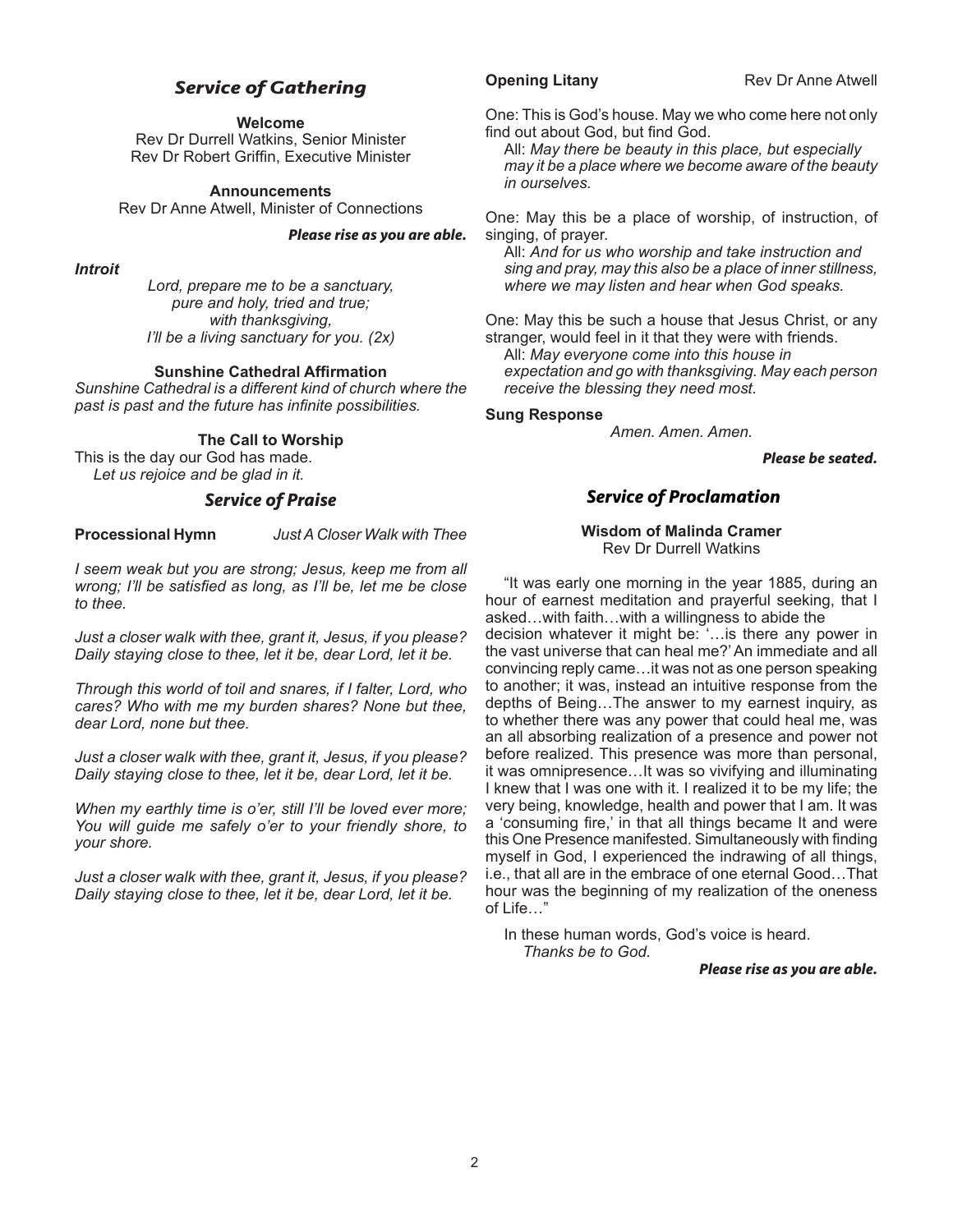### **A Reading from the Fourth Gospel (5.1-17)**  Rev Dr Anne Atwell

Jesus went up to Jerusalem for one of the Jewish feasts. Now in Jerusalem, by the Sheep Gate, there is a pool that in Hebrew is called Bethesda. It has five porticos, and in these a large number of people would rest, many were blind, lame, and paralyzed, waiting for the movement of the water.

For occasionally an angel of the Lord would come down into the pool and stir up the water. The first one into the pool after each such disturbance would be cured.

A man who was there had been very ill for thirty-eight years. When Jesus saw him lying there and was aware that he had been ill for a long time, he said to him, "Do you want to get well?" The man answered him, "Sir, I have no one to put me into the pool when the water is stirred up. While I am still on my way, someone else steps into the pool ahead of me." Jesus said to him, "Rise! Take up your mat and walk!" Immediately, the man was cured, and he took up his mat and began to walk.

Now that day was a Sabbath. Therefore, the religious authorities said to the man who had been cured, "Today is the Sabbath. It is not lawful for you to carry your mat." He replied, "The man who cured me said to me, 'Take up your mat and walk!' " They asked him, "Who is the man who told you to take it up and walk?" But the man who had been cured did not know who it was, for Jesus had disappeared into the crowd that was there.

Later, Jesus found him in the temple…The man went away and told the religious authorities that Jesus was the one who had made him well. Therefore, the religious authorities began to harass Jesus because he was doing such things on the Sabbath. However, Jesus responded to them, saying,

"God is still working, and I am at work as well."

In these human words, God's voice is heard. *Thanks be to God.*

**Song of Response** *People Need the Lord*

*People need the Lord, people need the Lord; at the end of broken dreams, there's an open door.*

*People need the Lord, people need the Lord; when will we realize that people need the Lord?*

### *Please be seated.*

**The Anthem** *On My Way By Ivy Adara, Leroy Clampitt, and Michael Pollack Performed By Sara Burns*

**Homily** *What About Me?* Rev Dr Durrell Watkins

### **Invitation to Prayer** *Please rise as you are able.*

**Prayer Chorus** *Rise & Be Healed*

*Has fear and doubt come against your mind? Has your faith been sorely tried?*

*Lift up your heart – here cometh your help! It is the Lord who is on your side.*

*Rise and be healed in the name of Jesus – let faith arise in your soul!* 

*Rise and be healed in the name of Jesus – God has made you completely whole.*

*If by faith you reach out to God, grace will meet your every need;*

*God will respond to the cry of your heart, God will touch you and set you free.*

*Rise and be healed in the name of Jesus – let faith arise in your soul!* 

*Rise and be healed in the name of Jesus – God has made you completely whole.*

### **Pastoral Prayer and Affirmations**

**Sign of Peace** *Glory, Glory Hallelujah* 

*Glory, glory hallelujah, since I laid my burdens down. Glory, glory hallelujah, since I laid my burdens down.*

*I feel better, so much better, since I laid my burdens down. I feel better, so much better, since I laid my burdens down.*

*Feel like shouting 'Hallelujah!' since I laid my burdens down. Feel like shouting 'hallelujah!' since I laid my burdens down.*

### *Service of Sacraments*

**Sacrament of Sharing (Tithes & Offerings)** Rev Dr Robert Griffin

### **Stewardship Thought**

 "The cultivation of generosity is the beginning of spiritual awakening." Sharon Salzberg

### **Offering Prayer**

*Divine Love, through me, blesses and multiplies all that I have, all that I give, and all that I receive. Thank you, God. Amen.*

**Offering Music** *If I Can Help Somebody* By Alma Bazel Androzzo - Performed By Ladd Boris

### *Rise as you are able.*

**Doxology** *How Can I Say Thanks*

*To God be the glory, to God be the glory, to God be the glory for the things you have done.*

*With your love, you have made me; with your power you have raised me; to God be the glory for the things you have done.*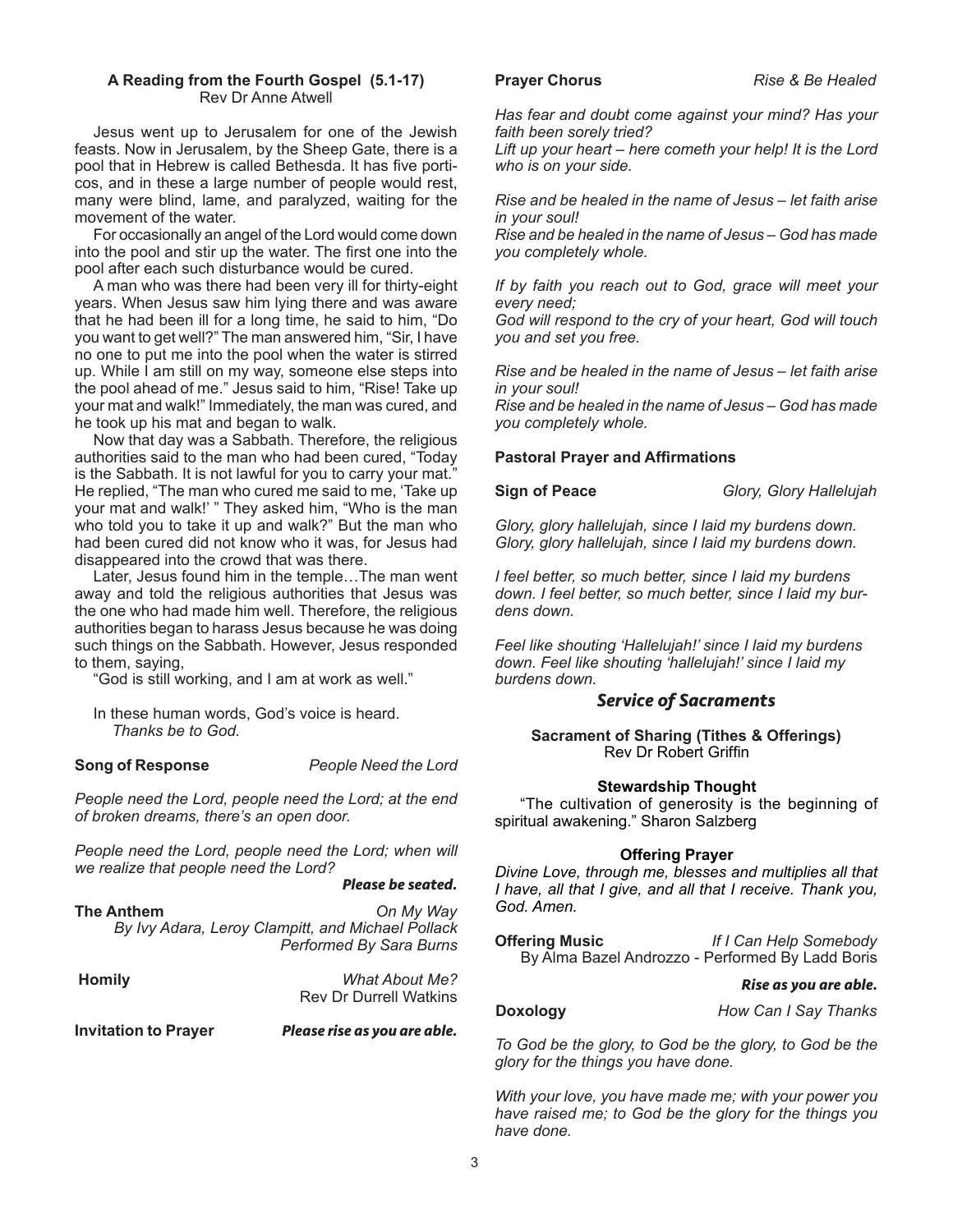| <b>Sacrament of Hospitality</b><br><b>Eucharistic Intentions</b><br>Deacon Michael Karban                                                                                                                                                                           |                                                                    |                                                                                                                                                                                                                                                                                                                                                                                                                                                                                               | These prayers we offer in the spirit of Jesus, son of Mary,<br>and as he did we continue to pray:<br><b>Model Prayer</b><br>Creator which art in heaven, hallowed be thy names. |                            |  |
|---------------------------------------------------------------------------------------------------------------------------------------------------------------------------------------------------------------------------------------------------------------------|--------------------------------------------------------------------|-----------------------------------------------------------------------------------------------------------------------------------------------------------------------------------------------------------------------------------------------------------------------------------------------------------------------------------------------------------------------------------------------------------------------------------------------------------------------------------------------|---------------------------------------------------------------------------------------------------------------------------------------------------------------------------------|----------------------------|--|
| <b>We Remember</b><br><b>Chet Davidson</b><br>02/14/1994 Robert Rebernisek<br><b>Victor Dulkie</b><br>02/14/1999 Danny Williford<br>02/14/2007 Bart Hale<br>Glenn Brinkley<br>Mark Beshears<br>02/15/2004 Craig Veser<br>02/15/2009 Evvie Cippoletti<br>Clare Marie | 02/16/2015<br>02/17/1994<br>02/18/1995<br>02/19/1995<br>02/19/2016 | Thy kin-dom come, thy will be done on earth as it is in<br>heaven. Give us this day our daily bread; and forgive us<br>our debts as we forgive our debtors. And leave us not in<br>temptation, but deliver us from evil. For thine is the kin-dom<br>and the power and the glory, forever. Amen.<br>Please be seated.                                                                                                                                                                         |                                                                                                                                                                                 |                            |  |
|                                                                                                                                                                                                                                                                     |                                                                    | <b>The Lord's Supper</b>                                                                                                                                                                                                                                                                                                                                                                                                                                                                      |                                                                                                                                                                                 |                            |  |
|                                                                                                                                                                                                                                                                     |                                                                    |                                                                                                                                                                                                                                                                                                                                                                                                                                                                                               | <b>Words of Remembrance</b>                                                                                                                                                     | Rev Marian Cavagnaro       |  |
| <b>Rainbow Candle Lit Today</b><br>In Memory Of<br>Jerry MItchell - January 30, 2005<br>and<br>Mel Mitchelll - February 12, 2016<br>by<br>Carlos Hernandez                                                                                                          |                                                                    | One: On the night of his arrest Jesus shared a meal with his<br>friends and family of choice. After supper, he took a piece<br>of bread, broke it, and offered it to those at table. Sharing<br>together made them one body. Jesus said, "When you do<br>this, (+) remember me."<br>One: He then took a cup of wine and shared it with the<br>others. Sharing reminded them that they were bound<br>together in a covenant of love. Jesus again said, "When<br>you do this, (+) remember me." |                                                                                                                                                                                 |                            |  |
| Be still and know that I Am God.<br>Be still and know that I Am God.<br>Be still and know that I Am God.                                                                                                                                                            |                                                                    | <b>Chorus</b>                                                                                                                                                                                                                                                                                                                                                                                                                                                                                 | Gloria, gloria, in excelsis Deo!<br>Gloria, gloria, alleluia, alleluia!                                                                                                         |                            |  |
| Deacon Michael Karban<br><b>Intercessions</b>                                                                                                                                                                                                                       |                                                                    |                                                                                                                                                                                                                                                                                                                                                                                                                                                                                               | <b>Invitation to Communion</b>                                                                                                                                                  | <b>Rev Kevin Tisdol</b>    |  |
| One: For the Sunshine Cathedral Global Fellowship and<br>local congregation, for all who are on our prayer list, for<br>our loved ones, for world and community leaders, and for<br>our own needs, let us pray:                                                     |                                                                    | These are the gifts of God for all the people of God.<br>Thanks be to God.<br><b>Communion is Shared</b>                                                                                                                                                                                                                                                                                                                                                                                      |                                                                                                                                                                                 |                            |  |
| <b>Prayer of Divine Mercy</b>                                                                                                                                                                                                                                       |                                                                    | <b>Communion Song</b>                                                                                                                                                                                                                                                                                                                                                                                                                                                                         |                                                                                                                                                                                 | I Love Myself the Way I Am |  |

*Loving Creator, we remember the wisdom and love, Peace and integrity of your blessed anointed one – our Lord Jesus Christ Who taught of your love for us and also the whole world*

*For the sake of your infinite goodness please smile upon us and on the whole world.*

*For the sake of your infinite goodness please smile upon us and on the whole world.*

*For the sake of your infinite goodness please smile upon us and on the whole world.*

*Holy God, holy mighty One, holy immortal One Give blessings to us and to the whole world. Holy God, holy mighty One, holy immortal One Give* 

*blessings to us and to the whole world.*

One: And with people all over the world we pray – *All: May peace prevail on earth.*

*I love myself the way I am, there's nothing I need to change. I'll always be the perfect me, there's nothing to rearrange. I'm beautiful and capable of being the best me I can; and I love myself just the way I am.*

*I love you, the way you are, there's nothing you need to do. When I feel the love inside, it's easy to love you. Behind your fears, your rage and tears, I see your shining star, and I love you just the way you are.*

*I love the world the way it is, 'cause I can clearly see that all the things I judge are done by people just like me. So 'til the birth of peace on earth that only love can bring, I'll help it grow by loving everything.*

*I love myself the way I am, and still I want to grow, but change outside can only come when deep inside I know: I'm beautiful and capable of being the best me I can; and I love myself just the way I am.*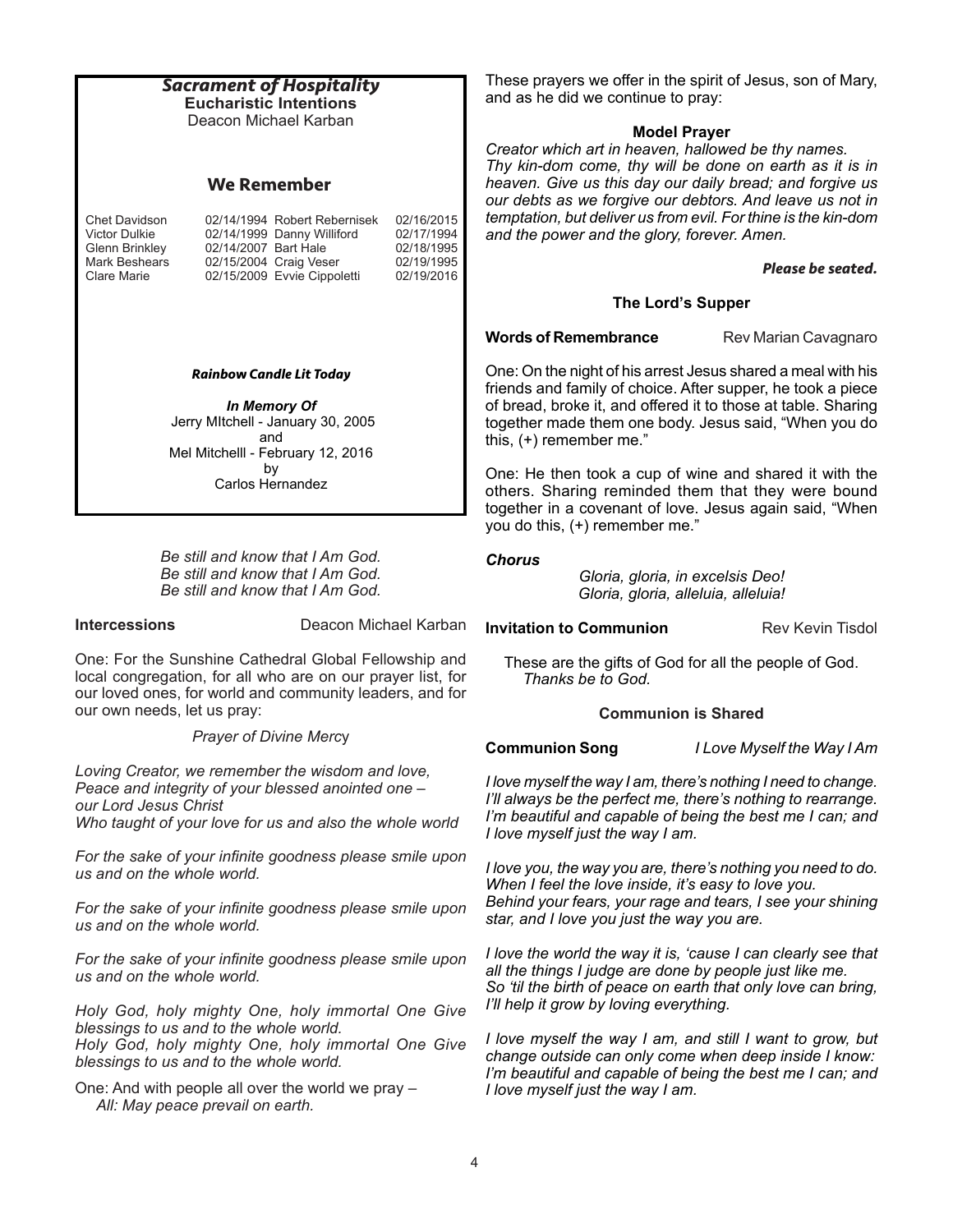| <b>Prayer of Thanksgiving</b>                                                                                                                                                                                                                                                          | <b>Rev Kevin Tisdol</b>                                                                                                                                            |                                                                                                                                                                                                                                                                                                                                                                                                                                                                                                                                                                                                                                                                                                                                                                                    |  |  |
|----------------------------------------------------------------------------------------------------------------------------------------------------------------------------------------------------------------------------------------------------------------------------------------|--------------------------------------------------------------------------------------------------------------------------------------------------------------------|------------------------------------------------------------------------------------------------------------------------------------------------------------------------------------------------------------------------------------------------------------------------------------------------------------------------------------------------------------------------------------------------------------------------------------------------------------------------------------------------------------------------------------------------------------------------------------------------------------------------------------------------------------------------------------------------------------------------------------------------------------------------------------|--|--|
| Please rise as you are able.                                                                                                                                                                                                                                                           |                                                                                                                                                                    | <b>SILENT HELPERS PRAYER MINISTRY</b>                                                                                                                                                                                                                                                                                                                                                                                                                                                                                                                                                                                                                                                                                                                                              |  |  |
| The Prayer of Protection<br>The light of God surrounds us; the love of God enfolds us.<br>The power of God protects us; the presence of God<br>watches over us. Wherever we are, God is.                                                                                               |                                                                                                                                                                    | <b>Centering Thought</b>                                                                                                                                                                                                                                                                                                                                                                                                                                                                                                                                                                                                                                                                                                                                                           |  |  |
|                                                                                                                                                                                                                                                                                        |                                                                                                                                                                    | "I cannot be anything that God is not."<br>Fannie B. James                                                                                                                                                                                                                                                                                                                                                                                                                                                                                                                                                                                                                                                                                                                         |  |  |
| <b>Benediction</b>                                                                                                                                                                                                                                                                     | <b>Rev Dr Durrell Watkins</b>                                                                                                                                      | LET US PRAY FOR ALL WHO ARE ON OUR PRAYER<br>LIST AND FOR ALL WHO ARE ON OUR HEARTS:                                                                                                                                                                                                                                                                                                                                                                                                                                                                                                                                                                                                                                                                                               |  |  |
| <b>Final Song</b><br>Love Train                                                                                                                                                                                                                                                        |                                                                                                                                                                    | <b>Centering Thought</b>                                                                                                                                                                                                                                                                                                                                                                                                                                                                                                                                                                                                                                                                                                                                                           |  |  |
| Commissioning<br>One: Our worship has ended. Let our service begin!<br>All: Thanks be to God!                                                                                                                                                                                          |                                                                                                                                                                    | "I cannot be anything that God is not."                                                                                                                                                                                                                                                                                                                                                                                                                                                                                                                                                                                                                                                                                                                                            |  |  |
|                                                                                                                                                                                                                                                                                        |                                                                                                                                                                    | Fannie B. James<br>LET US PRAY FOR ALL WHO ARE ON OUR PRAYER                                                                                                                                                                                                                                                                                                                                                                                                                                                                                                                                                                                                                                                                                                                       |  |  |
| <b>Postlude</b>                                                                                                                                                                                                                                                                        | Barbara Ramcharitar                                                                                                                                                | LIST AND FOR ALL WHO ARE ON OUR HEARTS:                                                                                                                                                                                                                                                                                                                                                                                                                                                                                                                                                                                                                                                                                                                                            |  |  |
| <b>Sunshine Cathedral Weekly</b><br><b>Financial Information</b>                                                                                                                                                                                                                       |                                                                                                                                                                    | Des; Julie; Anita; Sarah; Dale; MLF; Tara & Sam; Sadie<br>& Sloan; Mama Tullo; Juliet; DonnaChristine; Shawna<br>(of blessed memory); Olivia; Dana; Jackie; Kelli; family<br>& friends; Dani & Andrew; Dean (of blessed memory);<br>Cavagnaro and Lewis families; Teresa C.; Andartu;<br>Jose L.; Steve D.; John M.; Roberta; Thomas M; Peter<br>P. & loved ones; Jean; Carolyn; Edgar; Skip; Teachers<br>at Porter Elementary; Mary E.; Maralee; Joey; Ashlie &<br>James; Dennis and Laron; Silvy; Donna F.; Elo; Michale<br>& Pam; Joangel; Maureen's family; Tim; Eileen; Antonio;<br>George N.; Erica; Rhina; Milli; Amanda; Samuel P.;                                                                                                                                        |  |  |
| <b>Financial Data Snapshot from 6 February</b><br><b>Weekly Generosity Income Needed</b><br><b>Generosity Income Received</b><br>Our Abundance and/or (Need)<br>Food Sharing Ministry - Total Reached<br>Detailed information located at                                               | \$11,819.81<br>\$10,285.86<br>(\$1,533.95)<br>\$30.71<br>Per Capita Giving<br><b>Worship Services</b><br>275<br><b>Online Virtual Resourcing</b><br>157,243<br>664 | James R.; Donnie P.; Atef; Mary; Tyler k.; Fay H.;<br>Maureen's daughter; Jose; Leslie & Dianne; Troy &<br>Phillip; Don; those whose needs are known only to God;<br>healers and caregivers in pandemic; those in nursing<br>care and assisted living facilities; LGBTQ+ communities;<br>Global Justice Institute; DSFI; the ministries of Sunshine<br>Cathedral; members & friends of Sunshine Cathedral;<br>all who are part of the Sunshine Cathedral Global<br>Fellowship<br>$\sim$ Prayer $\sim$                                                                                                                                                                                                                                                                              |  |  |
| SunshineCathedral.org<br><b>Donating to Sunshine Cathedral</b><br><b>Venmo or CashApp</b><br>Venmo - @SunshineCathedral<br>CashApp - \$SunshineCathedral<br>Text to Give - 954.399.7333<br>@SunshineCathedral<br>venmo<br>Sunshine Cathedral ⊞<br>Scan to pay \$SunshineCathedral<br>5 |                                                                                                                                                                    | Knowing that there is a Power that is omnipresent, that<br>is All Good, and that seeks to joyfully express in and<br>through our lives, we confidently affirm blessings for all<br>who have been committed to the care of our prayers.<br>May each and all be happy and well. Amen.<br>~Prayer~<br>Knowing that there is a Power that is omnipresent, that<br>is All Good, and that seeks to joyfully express in and<br>through our lives, we confidently affirm blessings for all<br>who have been committed to the care of our prayers.<br>May each and all be happy and well. Amen.<br><b>REMEMBER:</b> Prayers can be submitted via Sunshine<br>Cathedral.org or by emailing any SC clergyperson.<br>You can hear a prayer at anytime by calling 954.462.2004<br>$(press 6)$ . |  |  |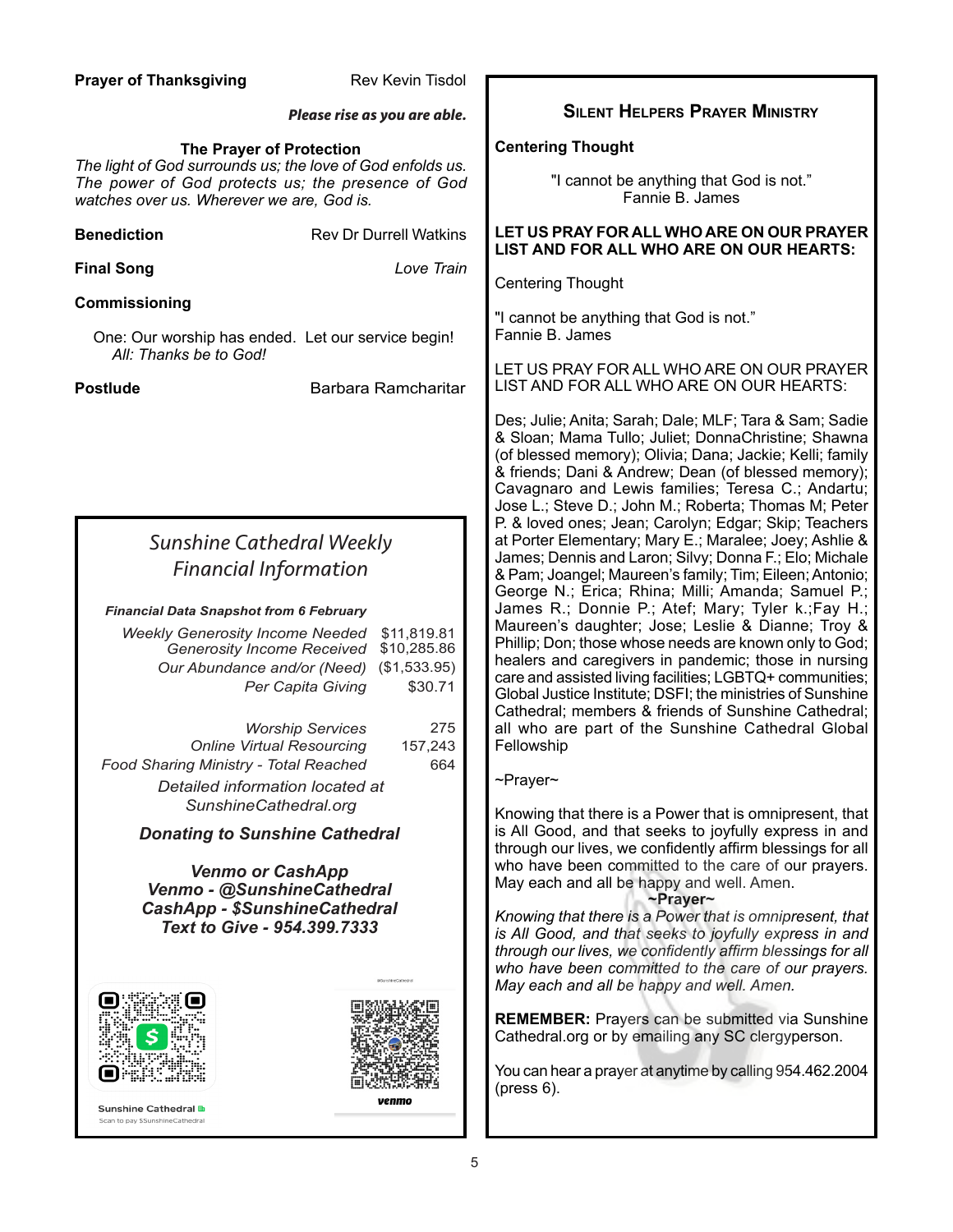# SunBurst Cathedral News

**WOULD YOU LIKE TO BECOME AN OFFICIAL MEMBER OF SUNSHINE CATHEDRAL?** – Then join us for an orientation class that qualifies you to join Sunshine Cathedral. The class will be offered via Zoom on February 19. For details or to secure your place, email Rev. Dr. Robert Griffin (robert@sunshinecathedral.org).

**PERFORMANCE AT SUNSHINE CATHEDRAL** – Concert pianist Joanna Gonzalez performs Feb. 26 at 7 pm. Tix can be purchased at SunshineCathedral.org

**MASKS IN WORSHIP** - are highly recommended at this time. Masks reduce the spreading of germs and it's an easy way to show concern for the more vulnerable among us. We ask that the unvaccinated always wear a mask.

**USHER MINISTRY NEEDS MORE PEOPLE** - Do you enjoy meeting, greeting and assisting others? If so, then our wonderful usher ministry may be your calling. We need additional people to assist at 9 and 10:30 services. We will provide training and work with your availability. For additional info or to sign up, please see Peggy Brereton or Michael Karban at church or contact Michael via email at mkarban1@aol.com

**GLOBAL FELLOWSHIP** - If you don't live in the Fort Lauderdale area but are finding Sunshine Cathedral to be a primary source of spiritual enrichment in your life, we invite you to consider joining the Sunshine Cathedral Global Fellowship. You can learn about how you can become part of the Sunshine Cathedral Global Fellowship by visiting SunshineCathedral.org

**WELLNESS** - At Sunshine Cathedral Square, you can receive Covid testing 7 days per week, STI testing once a week (Tuesdays 5 pm - 8 pm courtesy of Broward House), food assistance on Wednesdays (until about 1 pm), and grief support twice a month (contact Rev. Dr. Anne Atwell about the grief support group). Condoms are available in our restrooms, masks and vaccinations are encouraged and hand sanitizer can be found at the doorways of the Worship Center. Let's take care of ourselves and one another.

**SAVE THE DATE: FEBRUARY 26** - Active Shooter Training: Staff, Deacons, Ushers, Members of Cathedral and Foundation Boards…please join us from 10 am to Noon on February 26 for this workshop. We have good relationships with police, fire, and medical services. We also have security systems and protocols. To make us even more secure, every year or two we ask our leadership to undergo this special training. Thank you for helping us stay safe in uncertain times.

**FOLLOW US** - We invite you to Follow Sunshine Cathedral on Facebook and subscribe to our YouTube channel. We are also on Tik Tok and Instagram. If our ministry has been a blessing to you, please tell others about the Sunshine Cathedral.

**BLACK HISTORY MONTH**: Stormé DeLarverie (1920- 2014) a biracial, butch lesbian, DeLarverie was born in New Orleans, Louisiana, and was a performer. As a teenager, she joined the Ringling Brothers Circus where she rode jumping horses. Then from 1955 to 1969, DeLarverie toured the Black theater circuit as the  $MC$  — and only drag king — of the Jewel Box Revue, the first racially integrated drag revue in North America. She worked as a bouncer for several lesbian bars in New York City in the '80s and '90s, and held a number of leadership positions in the Stonewall Veterans Association. DeLarverie also served the community as a volunteer street patrol worker, and as a result, was called the "guardian of lesbians in the Village." Beyond her LGBTQ activism, DeLarverie also organized and performed at fundraisers for women who suffered from domestic violence and their children.

### **SUNSHINE CATHEDRAL GOES TO ITALY!** -

Hosted By Rev Dr. Durrell Watkins & Rev Dr. Robert Griffin. Think of this as a land CRUISE! April 19 - May 3, 2022 (Post Easter). 15 Days from just \$1799 (plus taxes and fees). For more information, visit https://happeningout.travel/ sunshine/

**OUR SUNDAY BROADCAST** is made possible by Happening Out Television Network and donors who support our televised ministry. Happening Out is housed at Sunshine Cathedral Square. Happening Out programming can be viewed on YouTube, Facebook, Amazon Fire, Apple TV, Google TV, and Roku.

**TODAY'S CONTEMPORARY READING** – is by Malinda Cramer, who in 1888 had a mystical experience whereby she knew God to be omnipresent, everywhere fully present. This realization led to a dramatic improvement in her health. This experience is considered the birth of the Divine Science movement, a New Thought Christian philosophy focusing on the omnipresence and infinite goodness of God.

### **SAINTS OF THE WEEK**

*February 13: Ss. Polyeuct & Nearchus (3rd century)* - Nearchus was Christian, but Polyeuct was not. Polyeuct converted from paganism to Christianity for Nearchus. In 259 Polyeuct was martyred by decapitation. Shortly before he was executed, he spoke his last words to Nearchus: "Remember our secret vow." Thus Polyeuct is known as a protector of vows and avenger of broken promises.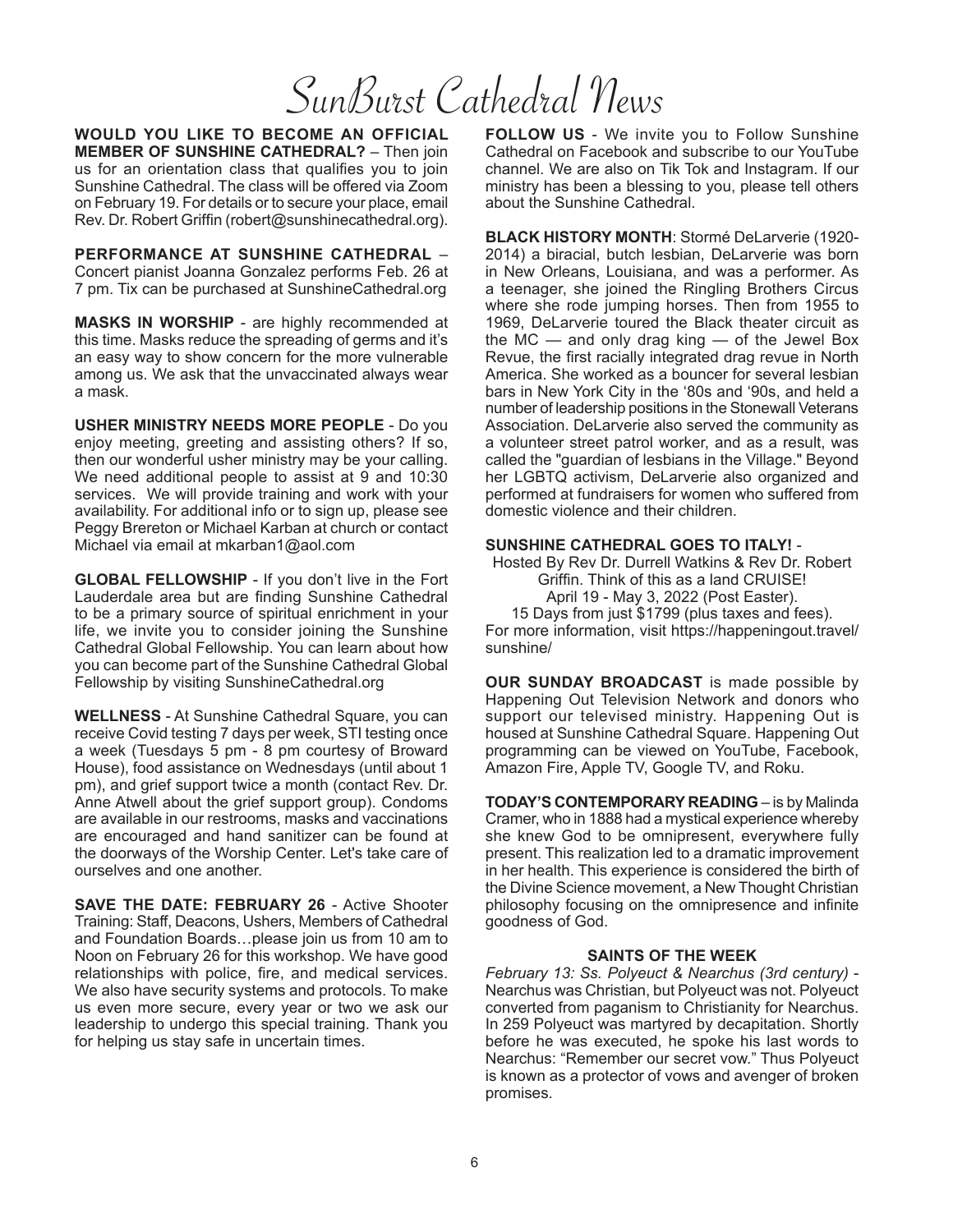*Absolom Jones (1746 – 1818)* - a former slave that would become the first African American Episcopal Priest in the newly formed United States of America. Jones preached that God was a loving Parent who always took the side of "the oppressed and distressed."

*February 14: St. Valentine (d. 269)*—Martyr. Though St. Valentine has long since removed from the lists of 'official' saints, Valentine's Day has been taken over by the greeting card industry and become fixed in the popular calendar of most people. It seems to have its origins in England, where it was noted that birds began to pair and mate around the feast of St. Valentine. The original Valentine was likely a Christian priest in Rome who was beheaded for refusing to renounce his faith. He gave his heart to God, his divine lover.

*James A. Pike (1913 – 1969)* - early proponent of ordination of women, racial desegregation, and the acceptance of LGBT people in the Church. He was the Bishop of California in The Episcopal Church. He held two law degrees from Yale and a seminary degree from Union Theological Seminary in NYC. Pike invited Martin Luther King Jr. to speak at Grace Cathedral in San Francisco in 1965 following his march to Selma. After his son's untimely death, Pike became interested in the paranormal (he even tried to reach his late son through psychics). He died in the Israeli desert while researching a book he wanted to write (coincidentally, about Jesus wandering in the desert). His rented car got stuck and he and his wife Diane tried to walk to safety, but were farther away from any community than they realized. While wandering lost in the desert, Pike fell down a steep canyon where he died. Diane found help and survived.

*February 16: Janani Luwum (1924-1977)*—Anglican Archbishop of Uganda and martyr. Luwum was Archbishop of Uganda during the dictatorship of General Idi Amin. He was not the type to be drawn toward social justice issues or protests; he tried at first to maintain a neutral stance of cooperation. Luwum realized the church could no longer stand silently by as Amin's paranoid reign of terror led to the murder of tens of thousands. He was confronted with trumped up charges, and when ordered to sign a confession he responded by praying. This sent Amin into a rage, and he drew a pistol and executed Luwum himself.

*February 17: Giardano Bruno (1548 – 1600)* - taught that God is everywhere imminent throughout the universe. Bruno was an Italian poet and philosopher who wrote, "God is the Principle of unity in all activity and is the Principle of Oneness…" Referring to divine Mind, he held that Mind and matter are one.

*February 18: Martin Luther (1483-1546)*—Reformer of the Church. Originally trained as a lawyer, Luther was ordained a priest and taught theology at the University of Wittenberg. Luther was also a musician, and his most famous hymn was "A Mighty Fortress is Our God."

*Sunshine Cathedral Center for the Performing Arts Presents In Concert*

### **Joana Gonzalez**

Saturday, February 26, 2022 7:00 PM Tickets at SunshineCathedral.org



### *Sunshine Cathedral Center for the Performing Arts Presents*

### **Laith Ashley Activist, Singer-Songwriter and Entertainer**

Saturday, March 26, 2022 8:00 PM Tickets at SunshineCathedral.org